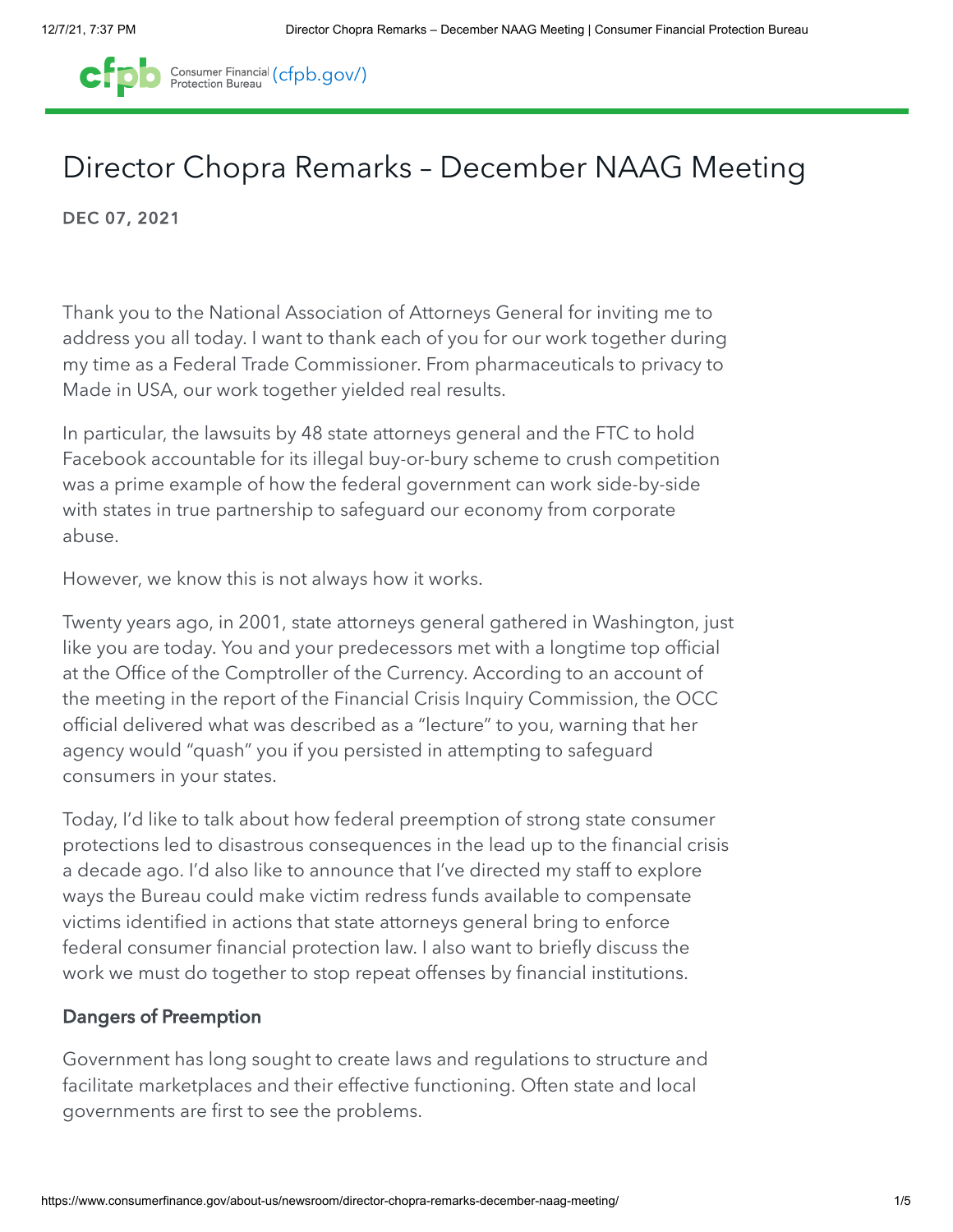For example, as states recognized the dangers of subprime mortgages, many began implementing their own tailored laws and protections to ensure financial institutions within their borders did not set-off a financial calamity.

While much has been written about the missteps of the Federal Reserve Board of Governors in the runup to the crisis, some agencies – spanning multiple administrations – actively sought to undermine states seeking to protect consumers. Beginning in the mid-1990s, the Office of Thrift Supervision and the Office of the Comptroller of the Currency began proposing and adopting rules that preempted state consumer protections that exceeded protections at the federal level. With the federal government imposing its authority over state law, the fuse was lit. As many banks shed their state charters to participate in the less stringent national mortgage regulatory regime, that fuse lit here in Washington would quickly find its way across the country and the race to the bottom was off.

Former Illinois Attorney General Lisa Madigan often spoke about the data. At the start of the 2007-2009 mortgage crisis, nationally chartered banks held 32% of subprime mortgage loans, over 40% of Alt-A loans, and over 50% of the pay-option and interest-only ARMs that were sold.

In a 2010 study from the University of North Carolina, researchers found that the OCC's 2004 preemption in markets directly contributed to the sub-prime mortgage crises. The UNC study confirmed that preemption allowed for an explosion of subprime mortgages in states with strong mortgage protections for consumers. Specifically, "preemption resulted in deterioration in the quality of, and increase in the default risk for, mortgages originated by OCC lenders in states with strong anti-predatory lending laws."

While the Office of Thrift Supervision is now a dead agency and Congress has reined in the ability of the OCC to attack state consumer protection enforcement, many in Washington will always be tempted to hit delete on stronger state laws that protect the public. I think this is fundamentally wrong.

## Expanding State Attorney General Authority

Fortunately, states can now directly enforce many federal consumer protection laws, including the CFPB's statute prohibiting unfair, deceptive, and abusive practices.

Rather than discouraging, obstructing, or preempting state enforcement or stronger state laws, the CFPB will be taking steps to *promote* enforcement of federal consumer financial protection law by state attorneys general. The only requirement for states to pursue these actions is to give notice to the Bureau prior to filing a complaint.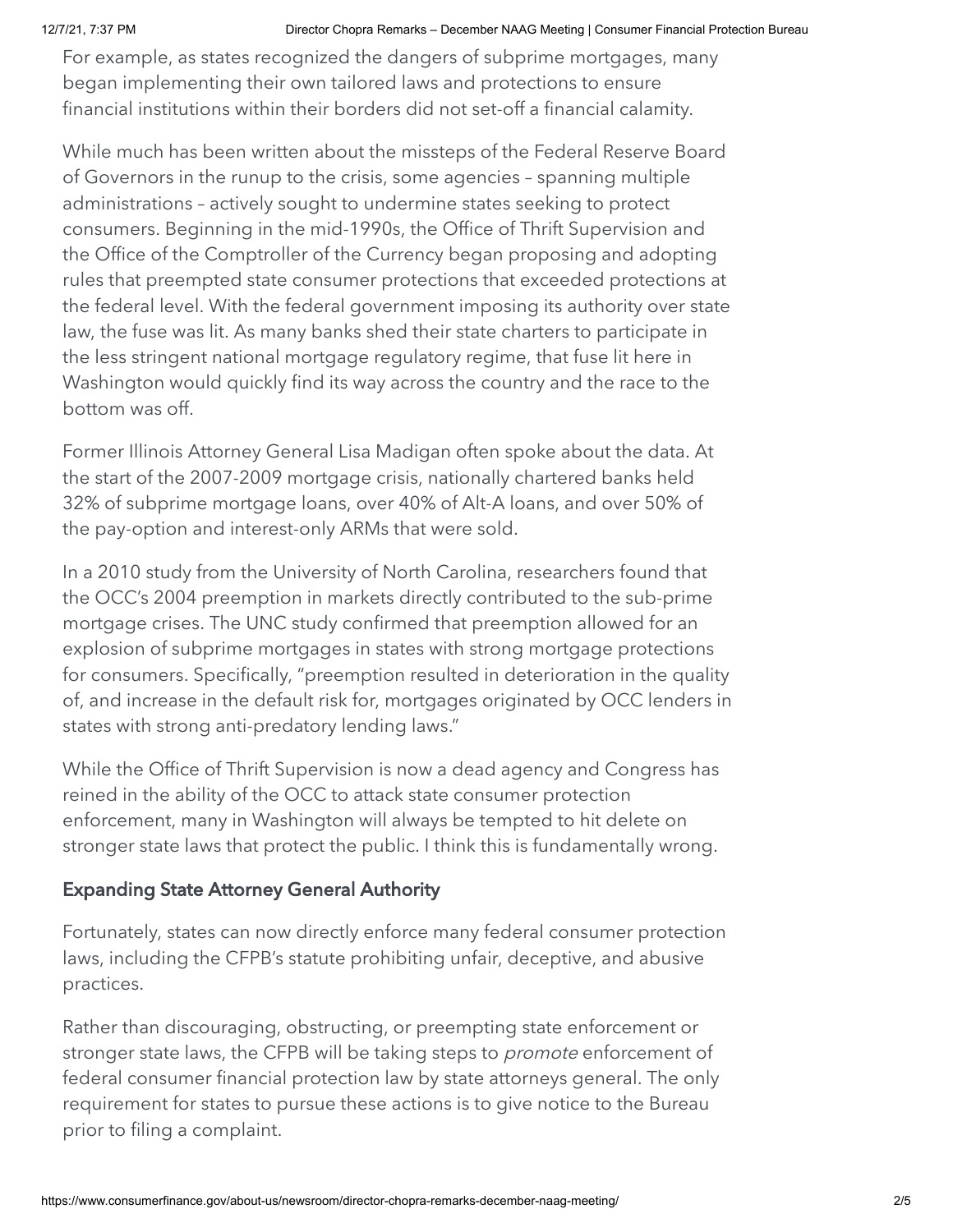State AGs have been a valued, critical Bureau partner – collaborating on enforcement actions, consumer outreach, and on regulatory improvements. State AGs often lead the charge on their own, as the laboratories of innovation of new, creative ideas and claims. At other times, we have seen you lead as the last, if not only, line of defense in consumer protection. The Bureau must support AGs in all its consumer protection roles.

We encourage you to bring actions under the Consumer Financial Protection Act, particularly when federal protections are stronger than state statutes.

One way we hope to further enhance your enforcement tools is by clarifying the wide variety of claims that states can bring under the CFPB's statute. We want to make clear that state AGs and regulators can enforce a range of federal prohibitions and allow you to join forces.

To encourage more state enforcement of federal consumer financial protection statutes, I have directed CFPB staff to explore ways that states could be able to get more out of the remedies available under the Consumer Financial Protection Act—for example, by seeking civil penalties that the states could then use to bolster deterrence in their states. Another possibility I've asked staff to explore is how we could make the CFPB's victims relief fund, which currently has a balance of approximately \$411 million, available to compensate victims identified in state enforcement actions. Currently, victim redress from the fund is only available in matters where the CFPB takes part in an enforcement action. Our goal is to quickly and efficiently distribute funds to harmed consumers and we hope to bolster your ability to get relief for your state's consumers.

To provide that expanded access, I'm considering changes to our rules, so states do not need the CFPB to join their suits in order for victims to access victim relief funds. In the interim, we are committed to reviewing expeditiously notifications from states, so we can join actions, where appropriate. This will allow states to access the funds on behalf of violated consumers.

Whether by providing resources to your offices or partnering in actions, we want to ensure your and our success in protecting consumers. We welcome your feedback and input to how we fortify your legal avenues to protect consumers.

## Reining in Repeat Offenders

One place I think we need to work together on is stopping repeat offenders, especially those that violate agency or court orders entered at the federal and state level. I am concerned that corporate recidivism has become normalized and calculated as a cost of doing business. Recidivism not only deprives consumers of protections in the marketplace, but it also saddles them with the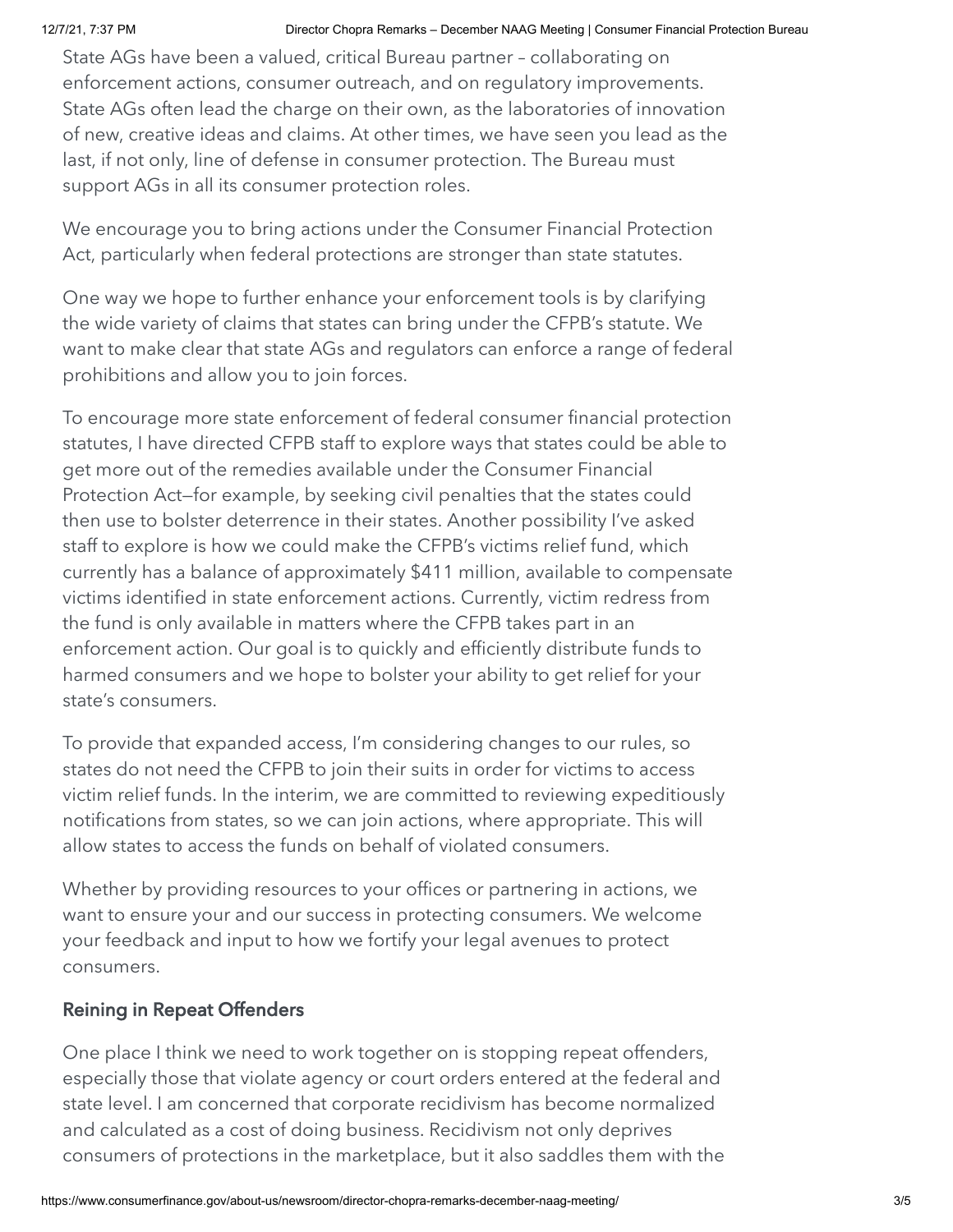direct and downstream costs of non-compliance. In other words, consumers end up subsidizing corporate malfeasance.

Recidivist actions point to an insidious problem within a financial institution and when it spreads, becomes a pernicious problem within a marketplace. We must forcefully address repeat lawbreakers to alter company behavior and ensure similar companies realize it is cheaper to obey the law than to break it.

The CFPB is exploring all possible remedies to address the underlying issues that drive repeat corporate offenses. This includes remedies directed at the senior management and executive levels and structural reforms to reshape behavior and incentives. Executives and managers must know that they will face repercussions for illegal acts they direct.

I believe one way we can address the underlying issues is taking a lesson learned from the subprime mortgage crisis. I stated earlier that with preemption, many thrifts and banks dropped their state charters for national charters because it allowed them to escape state oversight. We cannot allow companies to weave in and out of state and federal regulatory oversight. We need to look after one another's orders, so in CFPB investigations, we will alert state enforcers and regulators when we find their orders are being flouted.

Whatever the remedies may be, they must reflect the flagrant nature of a repeat offense as well as the bad faith in which the company has acted. Together these actions keep marketplaces even, protect consumers, and ensure companies continue to respect our supervision and enforcement authorities.

## **Conclusion**

To conclude, as our country is battling to recover and millions of Americans struggle to return to repayment on their mortgages and other obligations, we must remember that it is all hands on deck. Washington does not do markets any favors when it actively undermines the work of state attorneys general or seeks to preempt strong consumer protections enacted by your states. I do not want the CFPB to repeat the mistakes of failed federal agencies of the past.

Thank you.

### PRESS INFORMATION